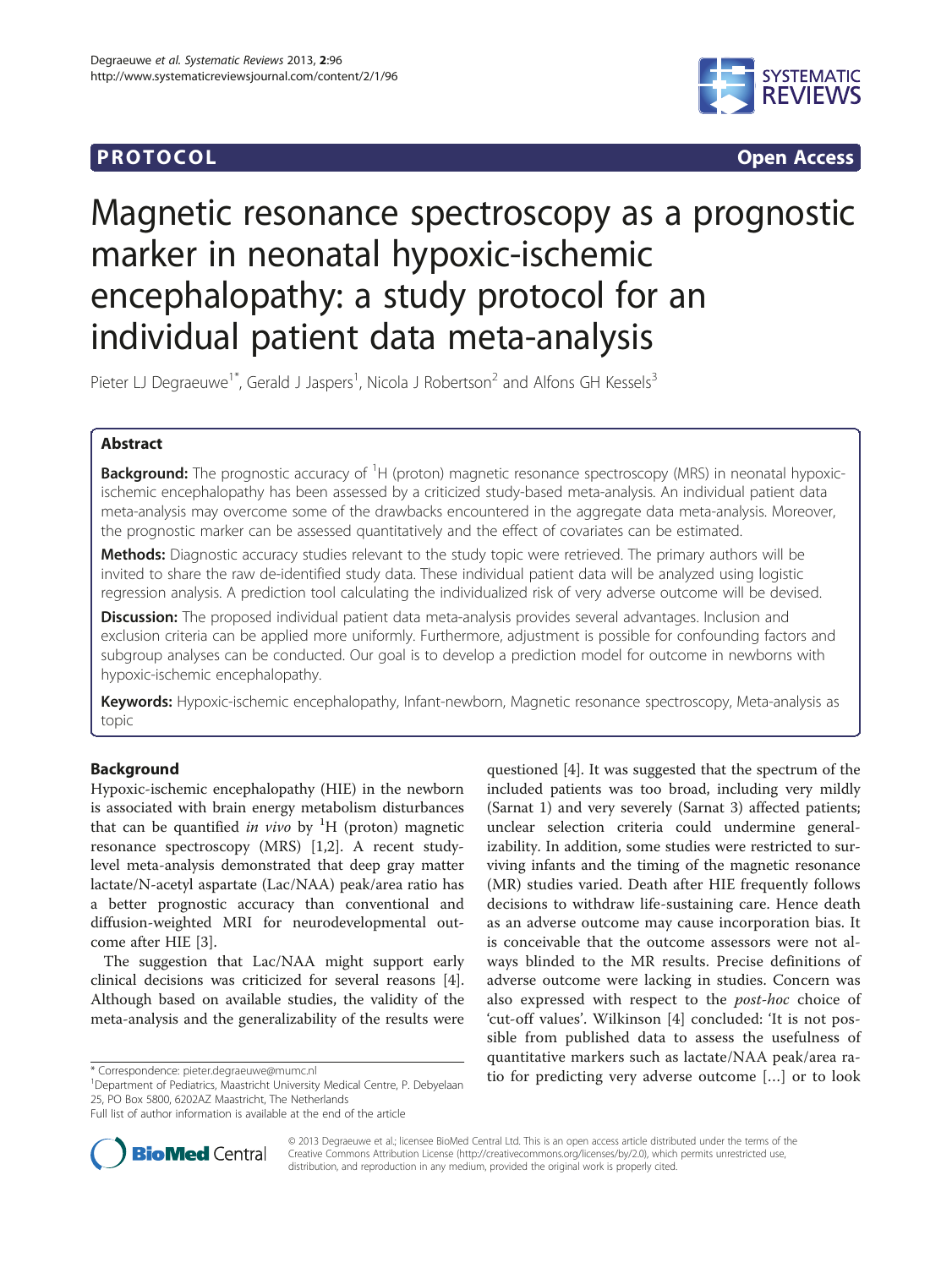separately at its usefulness for infants with moderate encephalopathy'.

An individual patient data (IPD) meta-analysis, where the raw data from multiple studies are synthesized, may overcome some of the drawbacks encountered in the aggregate data meta-analysis. A prerequisite is that all authors of the original studies are willing to share the individual test results and the patient characteristics to be evaluated. Subgroup analysis based on different HIE Sarnat stage is possible. Infants who died after treatment withdrawal can be excluded from the analysis. An agreed-upon definition of very adverse outcome can be applied uniformly. Finally, logistic regression modeling can be used to derive a prediction tool that calculates the individualized risk of very adverse outcome.

## **Objectives**

The aims of the planned study are to reassess the prognostic performance of MR biomarkers in neonatal HIE and to determine the effect of other patient variables on the outcome using IPD meta-analysis. Logistic regression modeling will be used to develop a clinical risk prediction rule to assess the individual probability for adverse outcome after HIE.

#### Methods

Identification, selection, and appraisal of relevant studies have already been carried out independently, by two reviewers (PLJD, GJJ). Disagreement was resolved through discussion.

#### Inclusion criteria for studies

All studies, cohort and case–control studies, evaluating the prognostic accuracy of MRS biomarkers in term and near-term newborns with HIE (Sarnat stages 1, 2 and 3) were considered for review. Case–control studies are prone to spectrum bias [[5](#page-4-0)], and the prevalence affects the predictive value or the post-test probability. Fortunately, in the regression equation:

$$
logit(p) = \beta_0 + \beta_1 \cdot x_1 + \beta_2 \cdot x_2 + \dots + \beta_n \cdot x_n
$$

only  $\beta_0$  is dependent on the prevalence. This constant  $\beta_0$ can easily be readjusted to another (disease or) outcome prevalence.

The following data needed to be available for the study to be included in the IPD meta-analysis:

- MR spectroscopy data for Lac/NAA, Lac/creatine (Cr), Lac/choline (Cho), NAA/Cho, NAA/Cr, or Cho/Cr.
- Reliable, quantitative (numerical) neurodevelopmental outcome data at the age of at least 1 year (and preferably 2 years).

#### Search strategy

A systematic search was performed from inception until 14 April 2012 in MEDLINE (Ovid), EMBASE (Ovid), DARE [[6\]](#page-4-0), and Medion [[7](#page-4-0)]. No diagnostic search filter [[8,9](#page-4-0)] or language restrictions were used. Details of the search are given in Additional file [1](#page-4-0). Any duplicate articles identified were manually deleted. The reference lists of selected studies were checked for further relevant studies.

After removal of duplicates in our search (see Figure [1](#page-2-0)), we identified 203 studies of which 174 were excluded on the basis of title or abstract. Another three were excluded after assessment of the full text, and an additional three studies were identified through the reference lists, leaving 29 studies of which the authors will be contacted by email [\[10](#page-4-0)-[38\]](#page-5-0).

To confirm the thoroughness of our search, the authors will be asked whether they are aware of any untraced but eligible study.

#### Quality assessment

The quality of the 29 selected studies was assessed using the revised QUADAS tool [[39,40\]](#page-5-0). Since MRS is an objective measurement and outcome is always assessed at a later stage, 3 of the 14 items in the QUADAS tool were omitted: time between index and reference test too long, blinded interpretation of the index test, and availability of clinical data. Two reviewers (PLJD, GJJ) independently answered the 11 remaining questions in the affirmative, in the negative or as being unclear. Figure [2](#page-2-0) shows the quality of the 29 selected papers.

## Data items to be requested from the authors of the original diagnostic studies

- 1. Gestational age at birth.
- 2. Birth weight.
- 3. Sex.
- 4. Apgar score at 1, 5, and 10 minutes.
- 5. Umbilical artery pH and base excess (or first arterial pH and base excess).
- 6. Sarnat score.
- 7. Was there an intrapartum sentinel event (for example, uterine rupture, placentalabruption, cord prolapse, and amniotic fluid embolism)?
- 8. Hypoglycemia: lowest blood (or plasma) glucose in the first 24 hours of life [[41\]](#page-5-0).
- 9. Hyperoxia and hypocarbia: highest arterial  $pO<sub>2</sub>$  and lowest arterial  $pCO<sub>2</sub>$  in the first day of life [[42,43\]](#page-5-0).
- 10. Hypothermia (head or whole body cooling).
- 11. <sup>1</sup>H-MRS biomarkers (timing, region of interest (ROI), echo time TE used): peak-area ratios of Lac/NAA, Lac/Cr, Lac/Cho, NAA/Cr, NAA/Cho, Cho/Cr.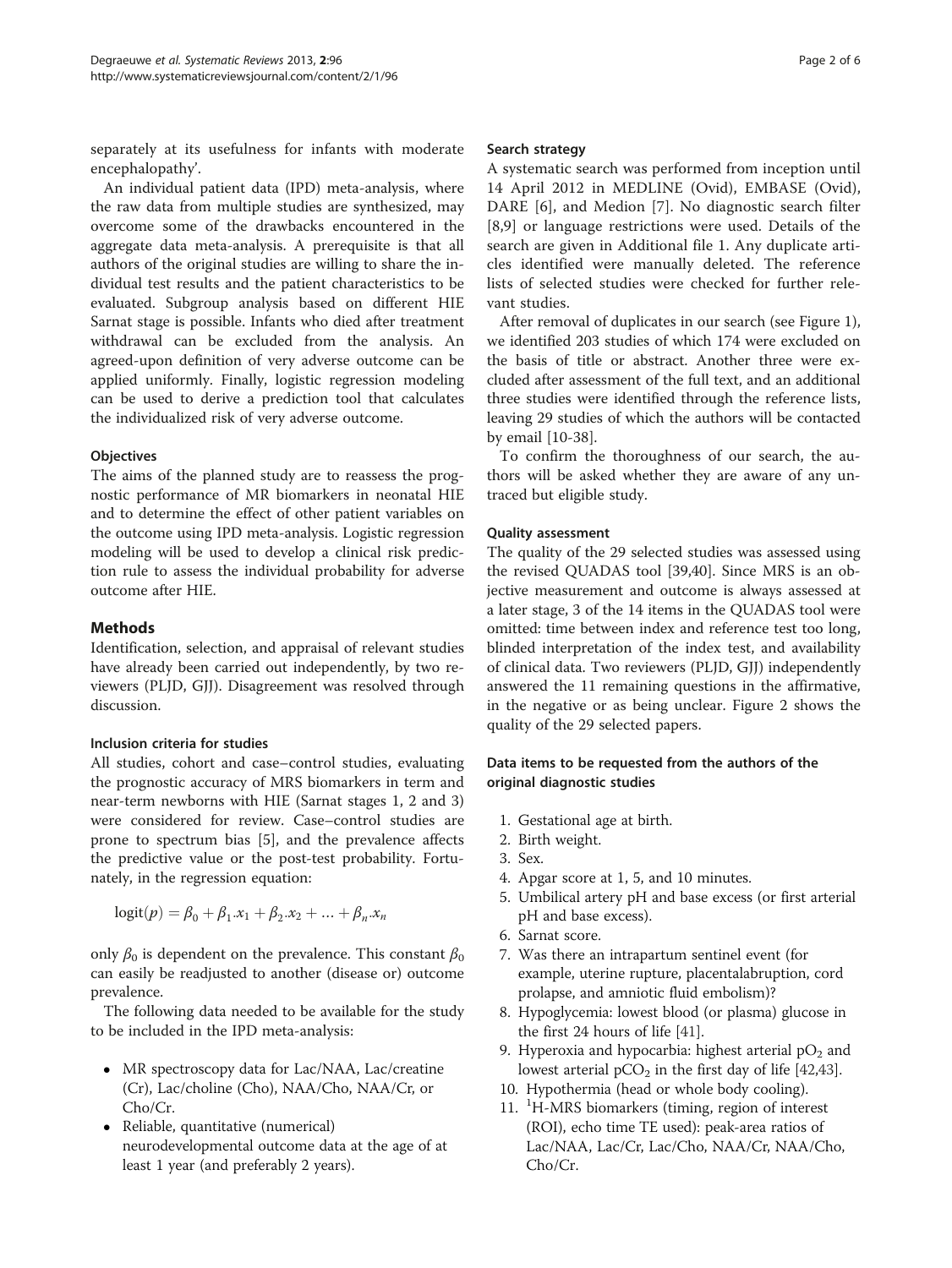<span id="page-2-0"></span>

12. Outcome (at most recent assessment):

a. Motor function assessed by the Gross Motor Function Classification System (GMFCS) [[44](#page-5-0)]. This five-level classification system describes the gross motor function of children and youths with cerebral palsy on the basis of their self-initiated movement with particular emphasis on sitting,

walking, and wheeled mobility. A criteria list for scoring a child in different languages is available [\[45\]](#page-5-0).

b. Early cognitive function as assessed by Griffiths Mental Developmental Scales (general cognitive quotient), scores on the Bayley II Mental Developmental Index or the Bayley III Cognitive

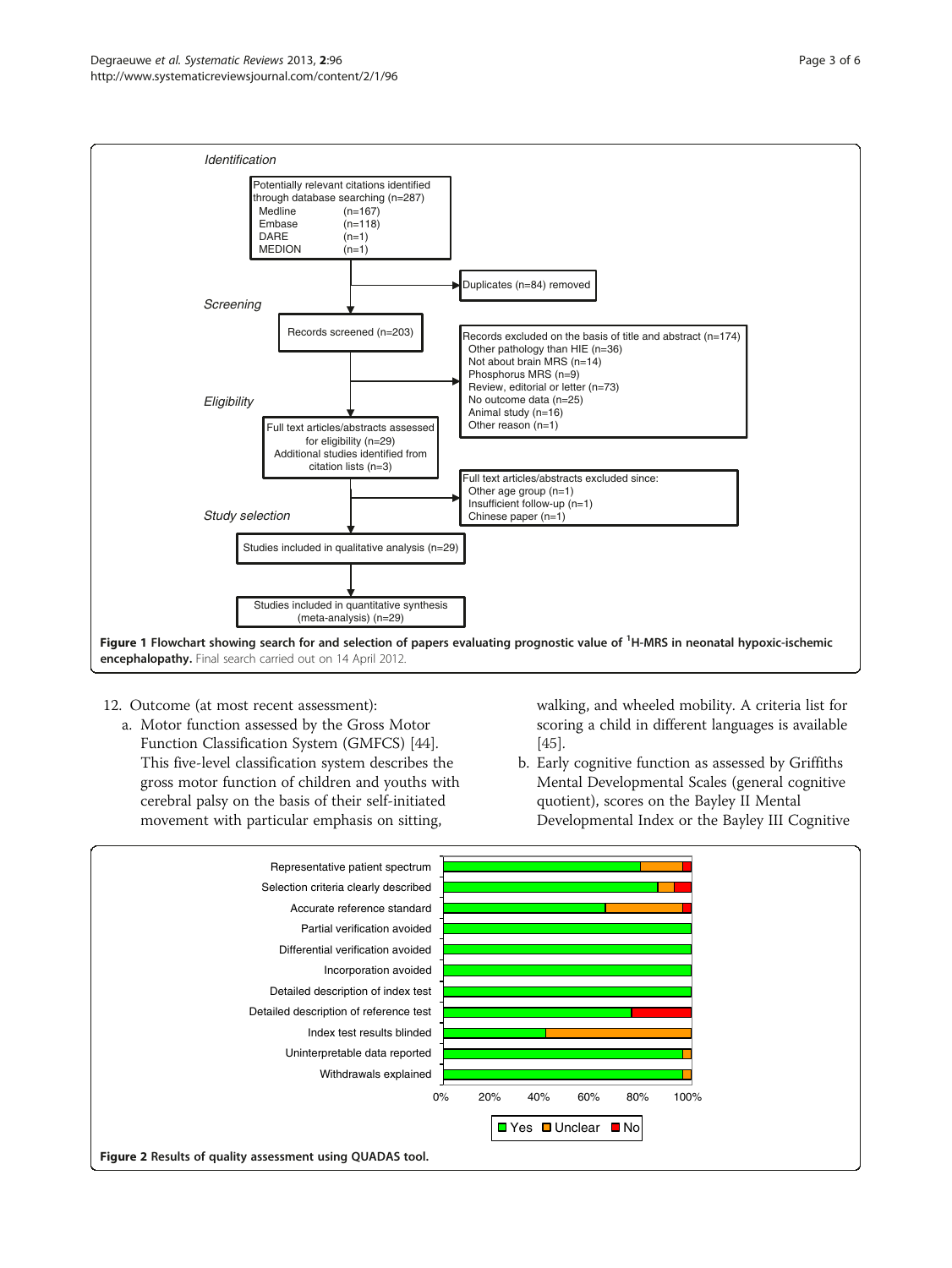Scale, or similar. For comparison, the raw scores will be converted to Z-scores to account for different standard deviations of the different test result distribution. Children who are too disabled for cognitive testing will be assigned a Z-score of −4. Since early developmental testing is specific but not sensitive for later (school age) impairment [[46\]](#page-5-0), cognitive assessment at later age would improve the prognostic accuracy.

- c. Visual: bilateral blindness.
- d. Auditory: hearing loss requiring bilateral amplification.
- 13. Was death due to withdrawal of treatment?

The IPD will be delivered by the collaborating researchers using a spreadsheet form for completion in such a way that re-identification is impossible. The data set should not contain personal identifiers such as names, initials, addresses, ZIP code, phone numbers, date of birth or admission, medical record number, social security number, or other unique identifying numbers, characteristics, or codes.

#### Definition of adverse outcome

Adverse outcome will be defined as the presence of death, substantial motor dysfunction (severe motor impairment) with a level of III or worse on the GMFCS, bilateral blindness (or only light perception), and/or a developmental quotient of less than 3 standard deviations below the norm [[47\]](#page-5-0). Alternative definitions can be used.

## Data synthesis and (statistical) analysis

The MRS biomarkers of interest are Lac/NAA, Lac/Cr, Lac/Cho, NAA/Cho, NAA/Cr, and Cho/Cr. The contribution to the adverse prognosis of HIE of these biomarkers (as continuous variables) and the clinical characteristics will be explored using stepwise forward binary logistic regression analysis. The logit and logistic command in Stata/SE 10.1 will be used (Stata Corporation, College Station, TX, USA). An entry probability for each variable will be set at 0.05. A clinical prediction rule will be derived from the final regression model. The predictive accuracy of the logistic regression models will be assessed by computing a cross classification table (lstat command) and by ROC curve analysis or c-statistics (roctab and roccomp command in Stata).

Between-study heterogeneity will be assessed by entering the study as a categorical variable in the logistic regression analysis.

The potential for publication bias will be estimated by using a Deeks' funnel plot. A  $P$  value <0.1 was considered statistically significant [\[48\]](#page-5-0).

#### Planned sensitivity analyses

The logistic regression analysis will be performed in surviving infants and in survivors plus infants whose decease was not due to a withdrawal decision.

## Ethical considerations

The research will be conducted in accordance with the code of conduct for medical research of the Dutch Federation of Biomedical Scientific Societies [[49\]](#page-5-0).

The medical ethics committee at Maastricht University Medical Centre did not make an objection to the proposed IPD meta-analysis, but added the express condition that the patient data will be de-identified.

## Publication policy

The results of the proposed IPD meta-analysis will be published on behalf of all researchers sharing a usable data set. At least one delegate per study will be proposed as co-author to the journals where the meta-analysis will be submitted. A larger study size may be represented by more authors. Alternatively, the paper will be published under a group name, allowing citation of all contributors in PubMed. The manuscript will be circulated to the collaborators for comments, amendments, and approval before being submitted.

The data provided by the authors will be treated confidentially and will not be copied or distributed elsewhere. Furthermore they will not be used for any other publication without the authors' approval.

## Registration

The protocol has not been registered with PROSPERO (the international prospective register of systematic reviews).

## **Discussion**

#### Strength of the proposed study

Individual participant data meta-analysis has been described as the 'gold standard' for prognostic accuracy studies [[50](#page-5-0)]. In the proposed study, we hope to take advantage of several potential advantages of IPD metaanalysis [\[51,52](#page-5-0)]. Inclusion and exclusion criteria can be used more uniformly across studies, and overlapping sets of participants can be identified. Adjustments can be made for confounding factors, subgroup analyses can be conducted, and a prognostic model can be generated.

Important but challenging is the fact that follow-up information on neurodevelopmental outcome can be updated and uniformly described. To increase comparability between the studies, we hope the collaborators will be able to classify the motor outcome using the expanded and revised GMFCS [\[53](#page-5-0)]. Updated follow-up information on motor and cognitive developmental status will undoubtedly improve the validity of the prognosis.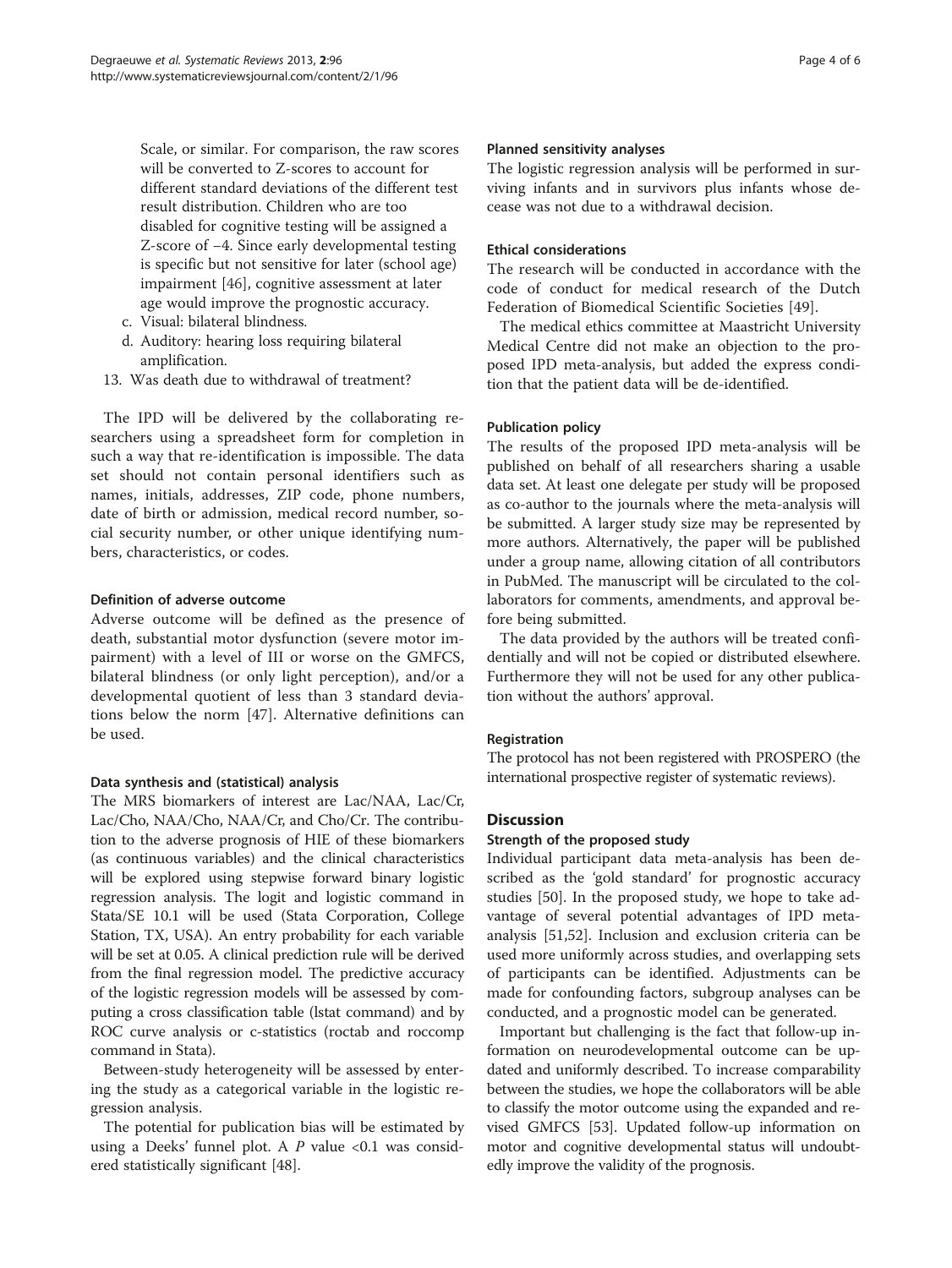#### <span id="page-4-0"></span>Study weaknesses

We are well aware that availability bias is inevitable. No meta-analysis can correct weaknesses in the contributing individual studies, such as diagnostic review bias [\[54\]](#page-5-0).

Finally, heterogeneity due to different index test methodology (for example, ROI), and especially due to the use of different reference tests is inevitable [[55,56](#page-5-0)], although for the latter problem conversion algorithms exist [\[57,58](#page-5-0)]. The modest predictive value of mental development assessment before the 2nd birthday for later cognitive status remains another concern [[59](#page-5-0)].

#### Summary

Achieving a more uniformly defined outcome across studies, the possibility of obtaining longer-term outcome data, the exploration of interaction between MRS biomarkers and patient-level characteristics, and the possibility of sub-analyses, justify this proposed IPD metaanalysis.

## Additional file

[Additional file 1:](http://www.biomedcentral.com/content/supplementary/2046-4053-2-96-S1.pdf) Search strategies for the identification of studies: electronic searches.

#### Abbreviations

Cho: Choline; Cr: Creatine; GMFCS: Gross motor function classification system; HIE: Hypoxic-ischemic encephalopathy; IPD: Individual patient data; Lac: Lactate; MR: Magnetic resonance; MRI: Magnetic resonance imaging; MRS: Magnetic resonance spectroscopy; NAA: N-acetyl aspartate; ROI: Region of interest; TE: Echo time.

#### Competing interests

The authors declare that they have no competing interests.

#### Authors' contributions

PLJD conceived the study, identified, selected, and appraised the studies and drafted the manuscript. GJJ identified, selected, and appraised the studies. NJR contributed to the study design. AGHK gave methodological and statistical advice. All authors contributed to the critical revision of the manuscript. All authors have read and approved the final manuscript.

#### Funding

The writing of this study protocol had no explicit funding.

#### Author details

<sup>1</sup>Department of Pediatrics, Maastricht University Medical Centre, P. Debyelaan 25, PO Box 5800, 6202AZ Maastricht, The Netherlands. <sup>2</sup>Department of Neonatology, UCL Institute for Women's Health, 86-96 Chenies Mews, WC1E 6HX London, England. <sup>3</sup>Department of Clinical Epidemiology and Medical Technology Assessment, Maastricht University Medical Centre, PO Box 5800, 6202 AZ Maastricht, The Netherlands.

#### Received: 24 August 2013 Accepted: 11 October 2013 Published: 25 October 2013

#### References

- Panigrahy A, Nelson MD Jr, Bluml S: Magnetic resonance spectroscopy in pediatric neuroradiology: clinical and research applications. Pediatr Radiol 2010, 40:3–30.
- Robertson NJ, Cox IJ: Magnetic resonance spectroscopy of the neonatal brain. In MRI of the Neonatal Brain. 4th edition. Edited by Rutherford MA. London: WB Saunders; 2002:295–313.
- 3. Thayyil S, Chandrasekaran M, Taylor A, Bainbridge A, Cady EB, Chong WK, Murad S, Omar RZ, Robertson NJ: Cerebral magnetic resonance biomarkers in neonatal encephalopathy: a meta-analysis. Pediatrics 2010, 125:e382–e395.
- 4. Wilkinson D: MRI and withdrawal of life support from newborn infants with hypoxic-ischemic encephalopathy. Pediatrics 2010, 126:e451-e458.
- 5. Lijmer JG, Mol BW, Heisterkamp S, Bonsel GJ, Prins MH, van der Meulen JH, Bossuyt PM: Empirical evidence of design-related bias in studies of diagnostic tests. JAMA 1999, 282:1061–1066.
- 6. The University of York Centre for Reviews and Dissemination. [[http://www.crd.york.ac.uk/crdweb/\]](http://www.crd.york.ac.uk/crdweb/)
- 7. The Medion Database. [[www.mediondatabase.nl](http://www.mediondatabase.nl)]
- 8. Doust JA, Pietrzak E, Sanders S, Glasziou PP: Identifying studies for systematic reviews of diagnostic tests was difficult due to the poor sensitivity and precision of methodologic filters and the lack of information in the abstract. J Clin Epidemiol 2005, 58:444-449.
- 9. Leeflang MM, Scholten RJ, Rutjes AW, Reitsma JB, Bossuyt PM: Use of methodological search filters to identify diagnostic accuracy studies can lead to the omission of relevant studies. J Clin Epidemiol 2006, 59:234–240.
- 10. Alderliesten T, De Vries LS, Benders MJNL, Koopman C, Groenendaal F: MR imaging and outcome of term neonates with perinatal asphyxia: value of diffusion-weighted MR imaging and <sup>1</sup>H MR spectroscopy. Radiology 2011, 261:235–242.
- 11. Amess PN, Penrice J, Wylezinska M, Lorek A, Townsend J, Wyatt JS, Amiel-Tison C, Cady EB, Stewart A: Early brain proton magnetic resonance spectroscopy and neonatal neurology related to neurodevelopmental outcome at 1 year in term infants after presumed hypoxic-ischaemic brain injury. Dev Med Child Neurol 1999, 41:436–445.
- 12. Ancora G, Soffritti S, Lodi R, Tonon C, Grandi S, Locatelli C, Nardi L, Bisacchi N, Testa C, Tani G, Ambrosetto P, Faldella G: A combined a-EEG and MR spectroscopy study in term newborns with hypoxic-ischemic encephalopathy. Brain Dev 2010, 32:835–842.
- 13. Barkovich AJ, Baranski K, Vigneron D, Partridge JC, Hallam DK, Hajnal BL, Ferriero DM: Proton MR spectroscopy for the evaluation of brain injury in asphyxiated, term neonates. Am J Neuroradiol 1999, 20:1399–1405.
- 14. Bartha AI, Foster-Barber A, Miller SP, Vigneron DB, Glidden DV, Barkovich AJ, Ferriero DM: Neonatal encephalopathy: association of cytokines with MR spectroscopy and outcome. Pediatr Res 2004, 56:960–966.
- 15. Boichot C, Walker PM, Durand C, Grimaldi M, Chapuis S, Gouyon JB, Brunotte F: Term neonate prognoses after perinatal asphyxia: contributions of MR imaging, MR spectroscopy, relaxation times, and apparent diffusion coefficients. Radiology 2006, 239:839–848.
- 16. Brissaud O, Chateil J-F, Bordessoules M, Brun M: Chemical shift imaging and localised magnetic resonance spectroscopy in full-term asphyxiated neonates. Pediatr Radiol 2005, 35:998–1005.
- 17. Cady EB: Metabolite concentrations and relaxation in perinatal cerebral hypoxic-ischemic injury. Neurochem Res 1996, 21:1043–1052.
- 18. Chateil JF, Quesson B, Brun M, Thiaudiere E, Sarlangue J, Delalande C, Billeaud C, Canioni P, Diard F: Localised proton magnetic resonance spectroscopy of the brain after perinatal hypoxia: a preliminary report. Pediatr Radiol 1999, 29:199–205.
- 19. Cheong JLY, Cady EB, Penrice J, Wyatt JS, Cox IJ, Robertson NJ: Proton MR spectroscopy in neonates with perinatal cerebral hypoxic-ischemic injury: metabolite peak-area ratios, relaxation times, and absolute concentrations. Am J Neuroradiol 2006, 27:1546–1554.
- 20. Groenendaal F, Van Der Grond J, Van Haastert IC, Eken P, Mali WPTM, De Vries LS: Results of cerebral proton magnetic resonance spectroscopy in neonates with asphyxia and neuromotor development. Ned Tijdschr Geneeskd 1996, 140:255–259.
- 21. Groenendaal F, Veenhoven RH, van der Grond J, Jansen GH, Witkamp TD, de Vries LS: Cerebral lactate and N-acetyl-aspartate/choline ratios in asphyxiated full-term neonates demonstrated in vivo using proton magnetic resonance spectroscopy. Pediatr Res 1994, 35:148-151.
- 22. Hanrahan JD, Cox IJ, Azzopardi D, Cowan FM, Sargentoni J, Bell JD, Bryant DJ, Edwards AD: Relation between proton magnetic resonance spectroscopy within 18 hours of birth asphyxia and neurodevelopment at 1 year of age. Dev Med Child Neurol 1999, 41:76–82.
- 23. Hanrahan JD, Cox IJ, Edwards AD, Cowan FM, Sargentoni J, Bell JD, Bryant DJ, Rutherford MA, Azzopardi D: Persistent increases in cerebral lactate concentration after birth asphyxia. Pediatr Res 1998, 44:304-311.